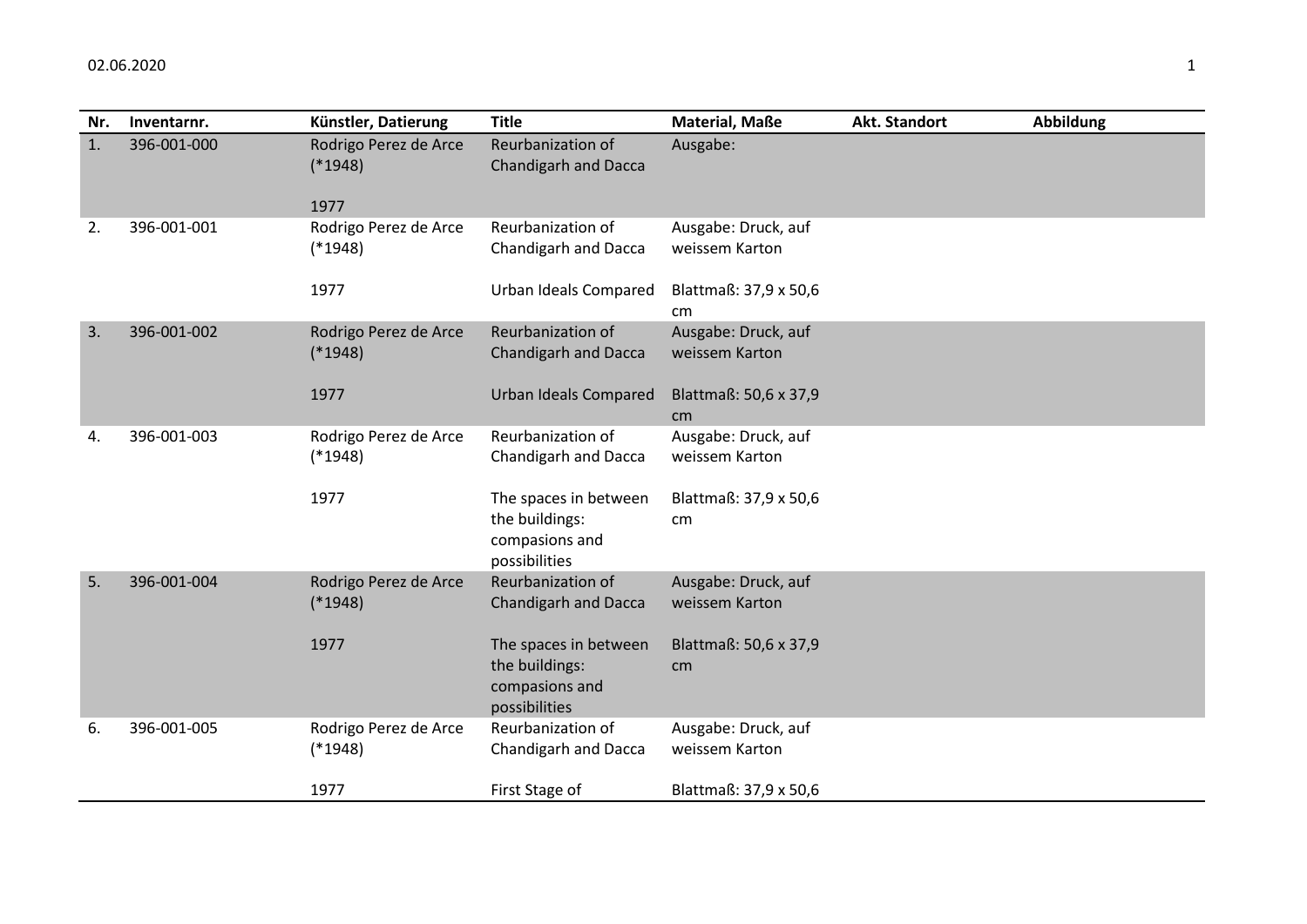|     |             |                       | Reurbanization:<br>enclosure of the "green           | cm                            |
|-----|-------------|-----------------------|------------------------------------------------------|-------------------------------|
| 7.  | 396-001-006 | Rodrigo Perez de Arce | areas"<br>Reurbanization of                          | Ausgabe: Druck, auf           |
|     |             | $(*1948)$             | <b>Chandigarh and Dacca</b>                          | weissem Karton                |
|     |             | 1977                  | First Stage of                                       | Blattmaß: 50,6 x 37,9         |
|     |             |                       | Reurbanization:<br>enclosure of the "green<br>areas" | cm                            |
| 8.  | 396-001-007 | Rodrigo Perez de Arce | Reurbanization of                                    | Ausgabe: Druck, auf           |
|     |             | $(*1948)$             | Chandigarh and Dacca                                 | weissem Karton                |
|     |             | 1977                  | Chandigarh the heart                                 | Blattmaß: 37,9 x 50,6         |
|     |             |                       | of the city                                          | cm                            |
| 9.  | 396-001-008 | Rodrigo Perez de Arce | Reurbanization of                                    | Ausgabe: Druck, auf           |
|     |             | $(*1948)$             | <b>Chandigarh and Dacca</b>                          | weissem Karton                |
|     |             | 1977                  | Chandigarh the heart                                 | Blattmaß: 50,6 x 37,9         |
|     |             |                       | of the city                                          | cm                            |
| 10. | 396-001-009 | Rodrigo Perez de Arce | Reurbanization of                                    | Ausgabe: Druck,               |
|     |             | $(*1948)$             | Chandigarh and Dacca                                 | Tusche, auf weissem<br>Karton |
|     |             | 1977                  | Existing Building in a                               |                               |
|     |             |                       | new context                                          | Blattmaß: 37,9 x 50,6         |
|     |             |                       |                                                      | cm                            |
| 11. | 396-001-010 | Rodrigo Perez de Arce | Reurbanization of                                    | Ausgabe: Druck,               |
|     |             | $(*1948)$             | <b>Chandigarh and Dacca</b>                          | Tusche, auf weissem           |
|     |             | 1977                  |                                                      | Karton                        |
|     |             |                       | Existing Building in a<br>new context                | Blattmaß: 50,6 x 37,9         |
|     |             |                       |                                                      | cm                            |
| 12. | 396-002-000 | Rodrigo Perez de Arce | The Link, Valparaiso                                 | Ausgabe:                      |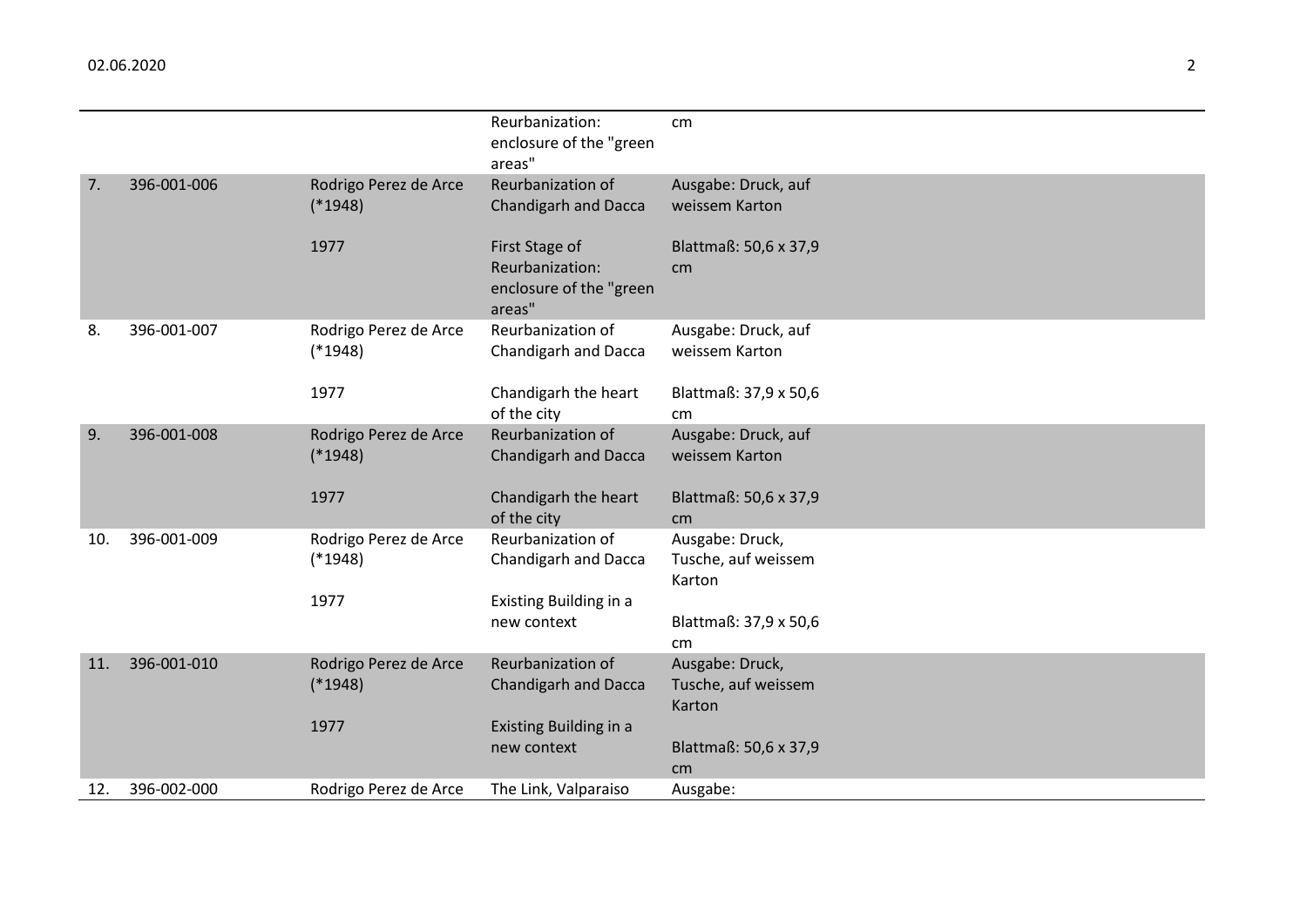|     |             | $(*1948)$                          |                      |                                        |
|-----|-------------|------------------------------------|----------------------|----------------------------------------|
|     |             | 1982                               |                      |                                        |
| 13. | 396-002-001 | Rodrigo Perez de Arce<br>$(*1948)$ | The Link, Valparaiso | Ausgabe: Druck,<br>Tusche, auf weissem |
|     |             | 1982                               | The Site             | Karton                                 |
|     |             |                                    |                      | Blattmaß: 37,9 x 50,6<br>cm            |
| 14. | 396-002-002 | Rodrigo Perez de Arce<br>$(*1948)$ | The Link, Valparaiso | Ausgabe: Druck, auf<br>weissem Karton  |
|     |             |                                    | The Site             |                                        |
|     |             | 1982                               |                      | Blattmaß: 50,6 x 37,9<br>cm            |
| 15. | 396-002-003 | Rodrigo Perez de Arce<br>$(*1948)$ | The Link, Valparaiso | Ausgabe: Druck, auf<br>weissem Karton  |
|     |             |                                    | The Concept          |                                        |
|     |             | 1982                               |                      | Blattmaß: 37,9 x 50,6                  |
|     |             |                                    |                      | cm                                     |
| 16. | 396-002-004 | Rodrigo Perez de Arce              | The Link, Valparaiso | Ausgabe: Druck, auf                    |
|     |             | $(*1948)$                          | The Concept          | weissem Karton                         |
|     |             | 1982                               |                      | Blattmaß: 50,6 x 37,9                  |
|     |             |                                    |                      | cm                                     |
| 17. | 396-002-005 | Rodrigo Perez de Arce              | The Link, Valparaiso | Ausgabe: Druck, auf                    |
|     |             | $(*1948)$                          |                      | weissem Karton                         |
|     |             |                                    | Wall and Link        |                                        |
|     |             | 1982                               |                      | Blattmaß: 37,9 x 50,6                  |
| 18. | 396-002-006 |                                    |                      | cm                                     |
|     |             | Rodrigo Perez de Arce<br>$(*1948)$ | The Link, Valparaiso | Ausgabe: Druck, auf<br>weissem Karton  |
|     |             |                                    | Wall and Link        |                                        |
|     |             | 1982                               |                      | Blattmaß: 50,6 x 37,9                  |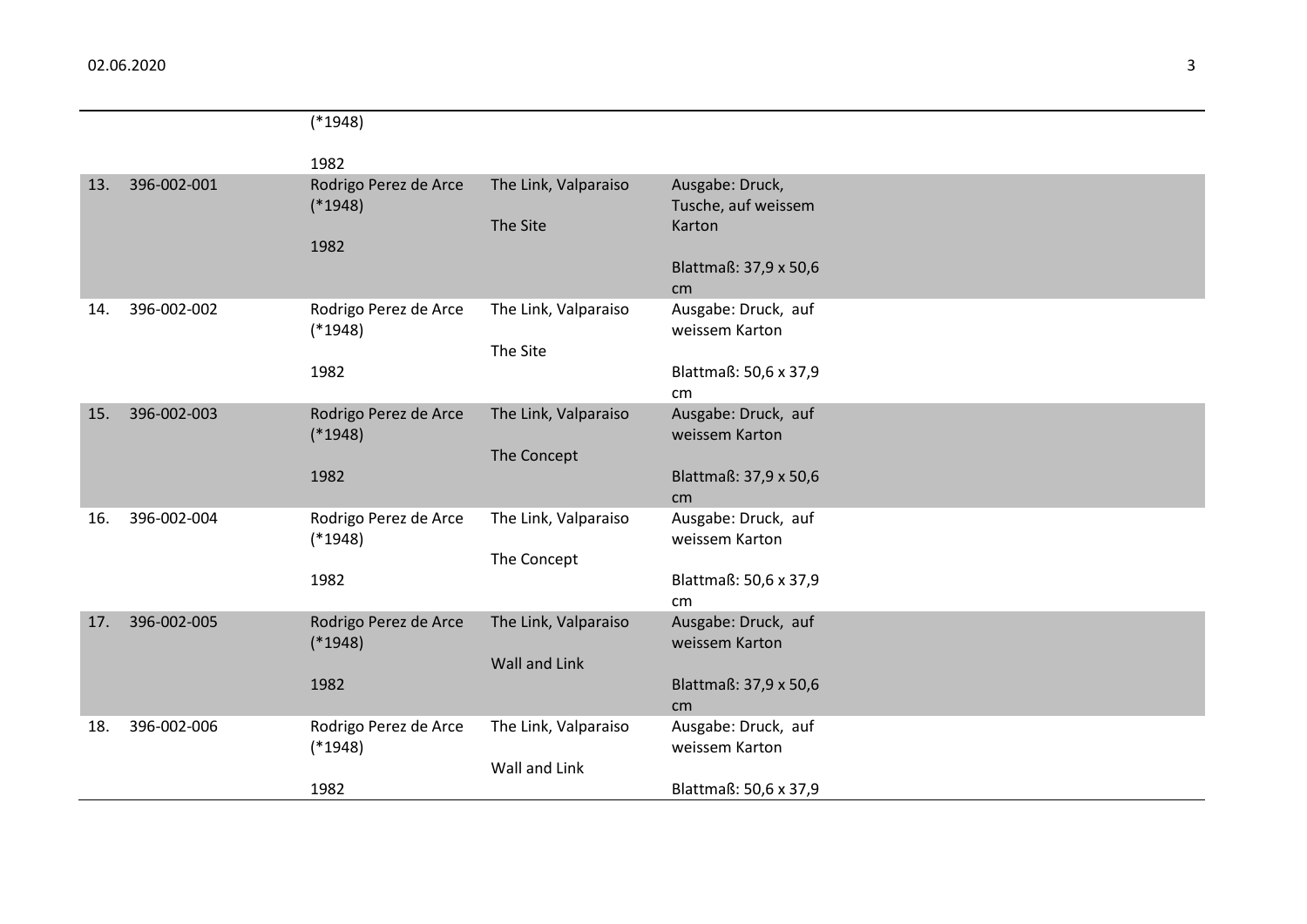|     |             |                                    |                        | cm                                    |
|-----|-------------|------------------------------------|------------------------|---------------------------------------|
| 19. | 396-002-007 | Rodrigo Perez de Arce<br>$(*1948)$ | The Link, Valparaiso   | Ausgabe: Druck, auf<br>weissem Karton |
|     |             |                                    | <b>Stairs</b>          |                                       |
|     |             | 1982                               |                        | Blattmaß: 50,6 x 37,9                 |
|     |             |                                    |                        | cm                                    |
| 20. | 396-002-008 | Rodrigo Perez de Arce              | The Link, Valparaiso   | Ausgabe: Druck, auf                   |
|     |             | $(*1948)$                          |                        | weissem Karton                        |
|     |             |                                    | <b>Stairs</b>          |                                       |
|     |             | 1982                               |                        | Blattmaß: 50,6 x 37,9                 |
|     |             |                                    |                        | cm                                    |
| 21. | 396-002-009 | Rodrigo Perez de Arce              | The Link, Valparaiso   | Ausgabe: Druck, auf                   |
|     |             | $(*1948)$                          |                        | weissem Karton                        |
|     |             |                                    | Terrace                |                                       |
|     |             | 1982                               |                        | Blattmaß: 37,9 x 50,6                 |
| 22. | 396-002-010 | Rodrigo Perez de Arce              | The Link, Valparaiso   | cm<br>Ausgabe: Druck, auf             |
|     |             | $(*1948)$                          |                        | weissem Karton                        |
|     |             |                                    | Terrace                |                                       |
|     |             | 1982                               |                        | Blattmaß: 50,6 x 37,9                 |
|     |             |                                    |                        | cm                                    |
| 23. | 396-003-000 | Rodrigo Perez de Arce              | Ausstellung            | Ausgabe:                              |
|     |             | $(*1948)$                          | "Horizonte" in Berlin, |                                       |
|     |             |                                    | 1982                   |                                       |
|     |             | 1982                               |                        |                                       |
|     |             |                                    |                        |                                       |
| 24. | 396-003-001 | Rodrigo Perez de Arce              | Ausstellung            | Ausgabe: Filzstift, auf               |
|     |             | $(*1948)$                          | "Horizonte" in Berlin, | <b>Briefpapier</b>                    |
|     |             |                                    | 1982                   |                                       |
|     |             | 1982                               |                        | Blattmaß: 29,7 x 20,9                 |
|     |             |                                    | Ausstellung            | cm                                    |
|     |             |                                    | "Horizonte" in Berlin, |                                       |
|     |             |                                    | 1982                   |                                       |